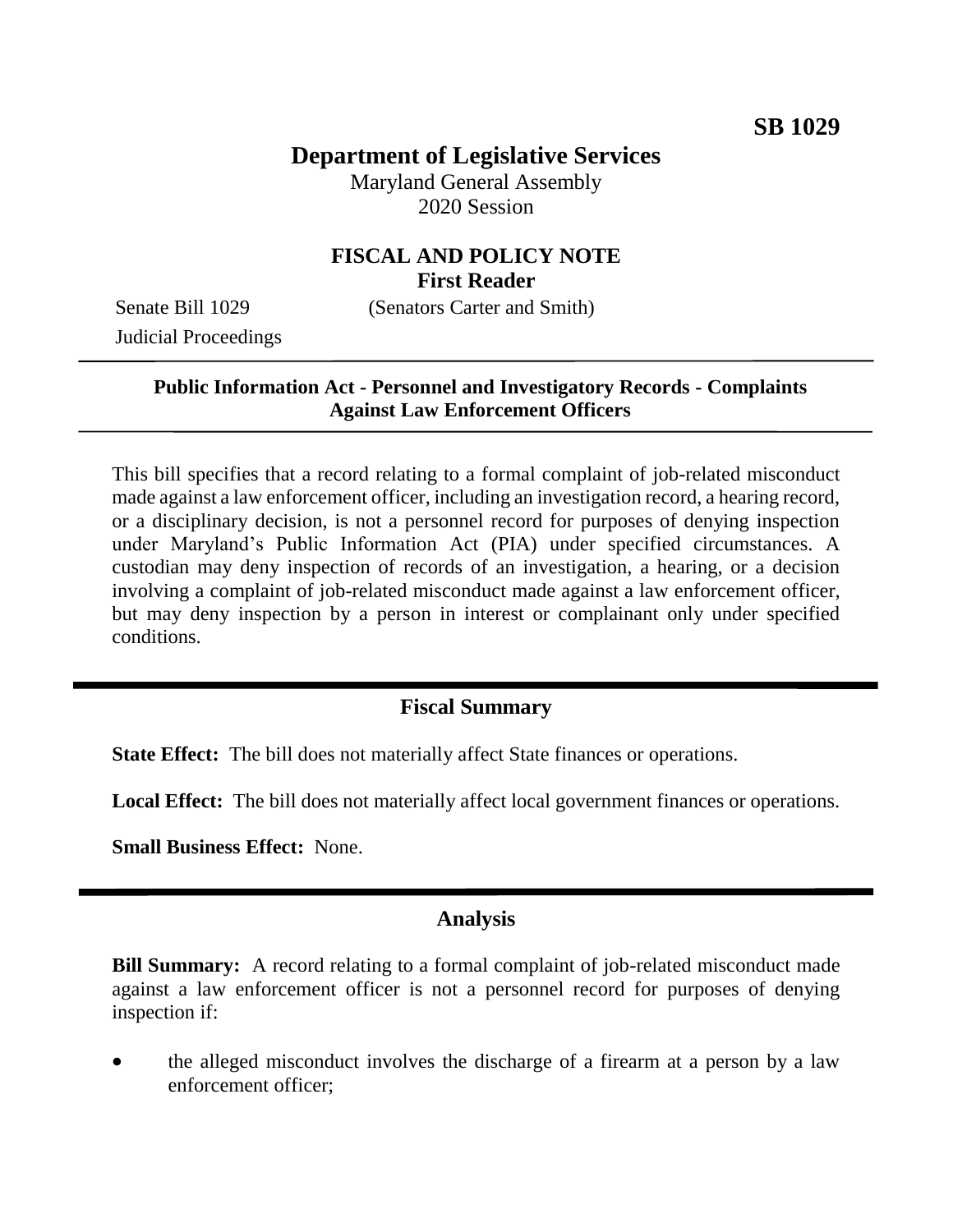- the alleged misconduct involves the use of force by a law enforcement officer resulting in death or serious bodily injury; or
- a sustained investigatory finding was made by a law enforcement agency that a law enforcement officer (1) committed a sexual assault involving member of the public; (2) engaged in dishonesty, committed perjury, made false statements, filed false reports, or destroyed, falsified, or concealed evidence directly relating to the reporting, investigation, or prosecution of a crime; or (3) engaged in prohibited discrimination directly relating to the reporting, investigation, or prosecution of a crime.

**Current Law:** A custodian must deny inspection of a public record or any part of a public record if (1) the public record is privileged or confidential by law or (2) the inspection would be contrary to a State statute, a federal statute or regulation, the Maryland Rules, or an order of a court of record. PIA also requires denial of inspection for personal and confidential records, including personnel records. Personnel records include, but are not limited to, an application, a performance rating, or scholastic achievement information. However, a custodian must allow inspection of personnel records by a person in interest, an elected or appointed official who supervises the individual, and by employee organizations (but only specified portions of personnel records).

### *Discretionary Denials*

Unless otherwise specified, if a custodian believes that inspection of a part of a public record by an applicant would be contrary to the public interest, the custodian may deny inspection to the applicant of that part of the record, as provided under PIA. PIA specifies the types of records that are eligible for discretionary denials.

#### *Records Pertaining to Investigations, Intelligence Information, or Security Procedures*

A custodian may, subject to specified conditions, deny inspection of:

- records of investigations conducted by the Attorney General, a State's Attorney, a municipal or county attorney, a police department, or a sheriff;
- an investigatory file compiled for any other law enforcement, judicial, correctional, or prosecution purpose; or
- records that contain intelligence information or security procedures of the Attorney General, a State's Attorney, a municipal or county attorney, a police department, a State or local correctional facility, or a sheriff.

A custodian may deny inspection of such records by a person in interest only to the extent that the inspection would (1) interfere with a valid and proper law enforcement proceeding;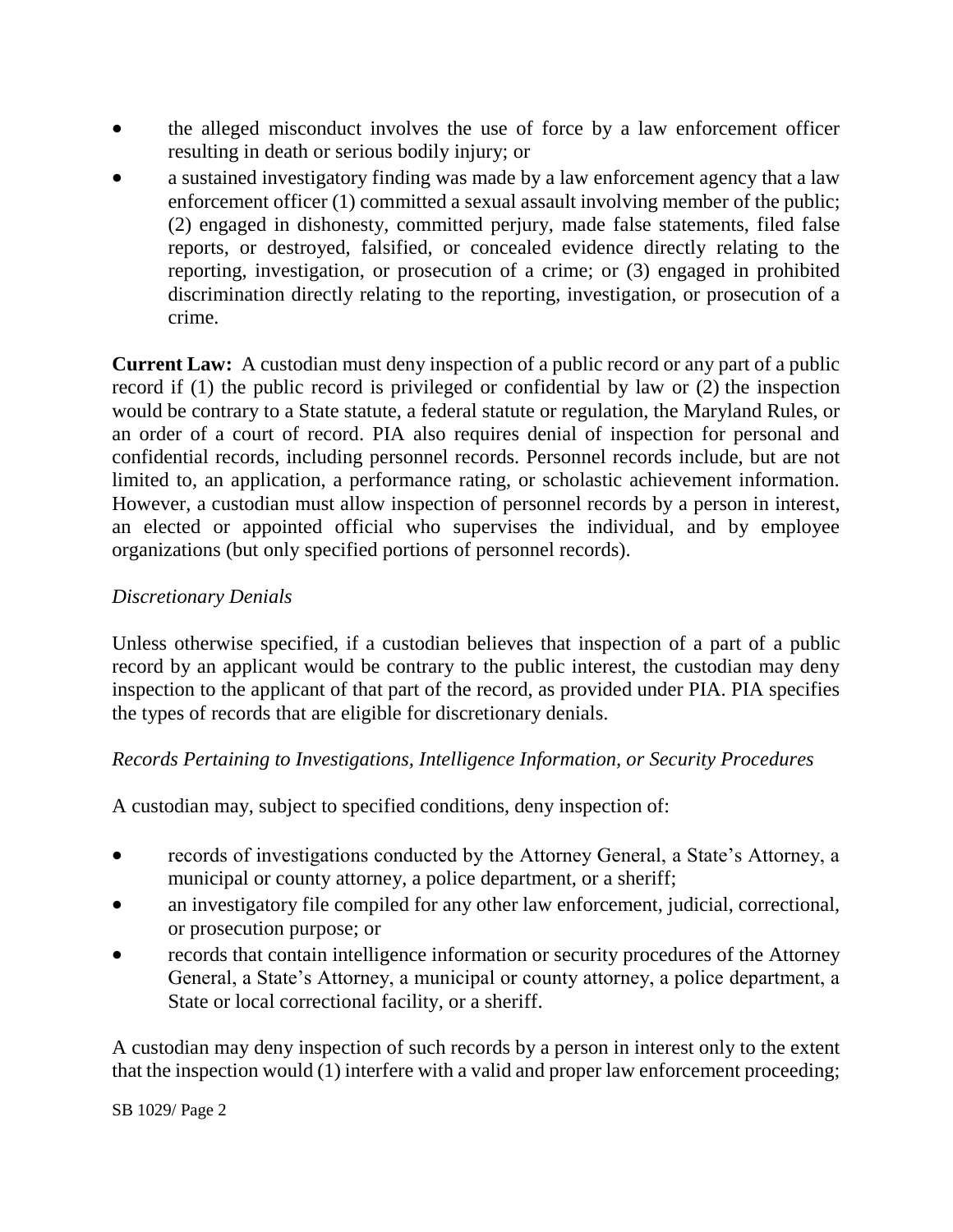(2) deprive another person of a right to a fair trial or an impartial adjudication; (3) constitute an unwarranted invasion of personal privacy; (4) disclose the identity of a confidential source; (5) disclose an investigative technique or procedure; (6) prejudice an investigation; or (7) endanger the life or physical safety of an individual. Under the bill, these conditions apply to the denial of inspection by a person in interest *or* a complainant of a record relating to a formal complaint of job-related misconduct made against a law enforcement officer.

"Person in interest" means (1) a person or governmental unit that is the subject of a public record or a designee of the person or governmental unit; (2) if the person has a legal disability, the parent or legal representative of the person; or (3) as to requests for correction of certificates of death under State law, the spouse, adult child, parent, adult sibling, grandparent, or guardian of the person of the deceased, as specified.

# *Procedure for Denial*

A custodian who denies inspection of a public record must, within 10 working days, provide a written statement to the applicant that gives (1) the reason for denial; (2) if denying a part of a record on a discretionary basis, a brief explanation of why the denial is necessary and why redacting information would not address the reasons for the denial; (3) the legal authority for the denial; (4) a brief description of the undisclosed record (without disclosing the protected information); and (5) notice of the available statutory remedies.

### *Denial of Personnel Records Relating to Disciplinary Actions*

In *Maryland Department of State Police v. Teleta S. Dashiell,* 443 Md. 435, 117 A.3d 1 (2015), the Court of Appeals held that the internal affairs records of an investigation into the conduct of a State police officer were "personnel records" exempt from mandatory disclosure under PIA, despite the fact that the respondent – who had filed a complaint against the officer – had identified the officer in a public forum and that her complaint against him was sustained*.* In addition, the court held that the respondent, as the complainant, was not a "person in interest" with respect to the requested records.

# *Law Enforcement Officers' Bill of Rights*

The Law Enforcement Officers Bill of Rights (LEOBR) was enacted in 1974 to guarantee police officers specified procedural safeguards in any investigation that could lead to disciplinary action. It extends to police officers of 26 specified State and local agencies. The investigation or interrogation by a law enforcement agency of a law enforcement officer for a reason that may lead to disciplinary action, demotion, or dismissal must be conducted in accordance with LEOBR.